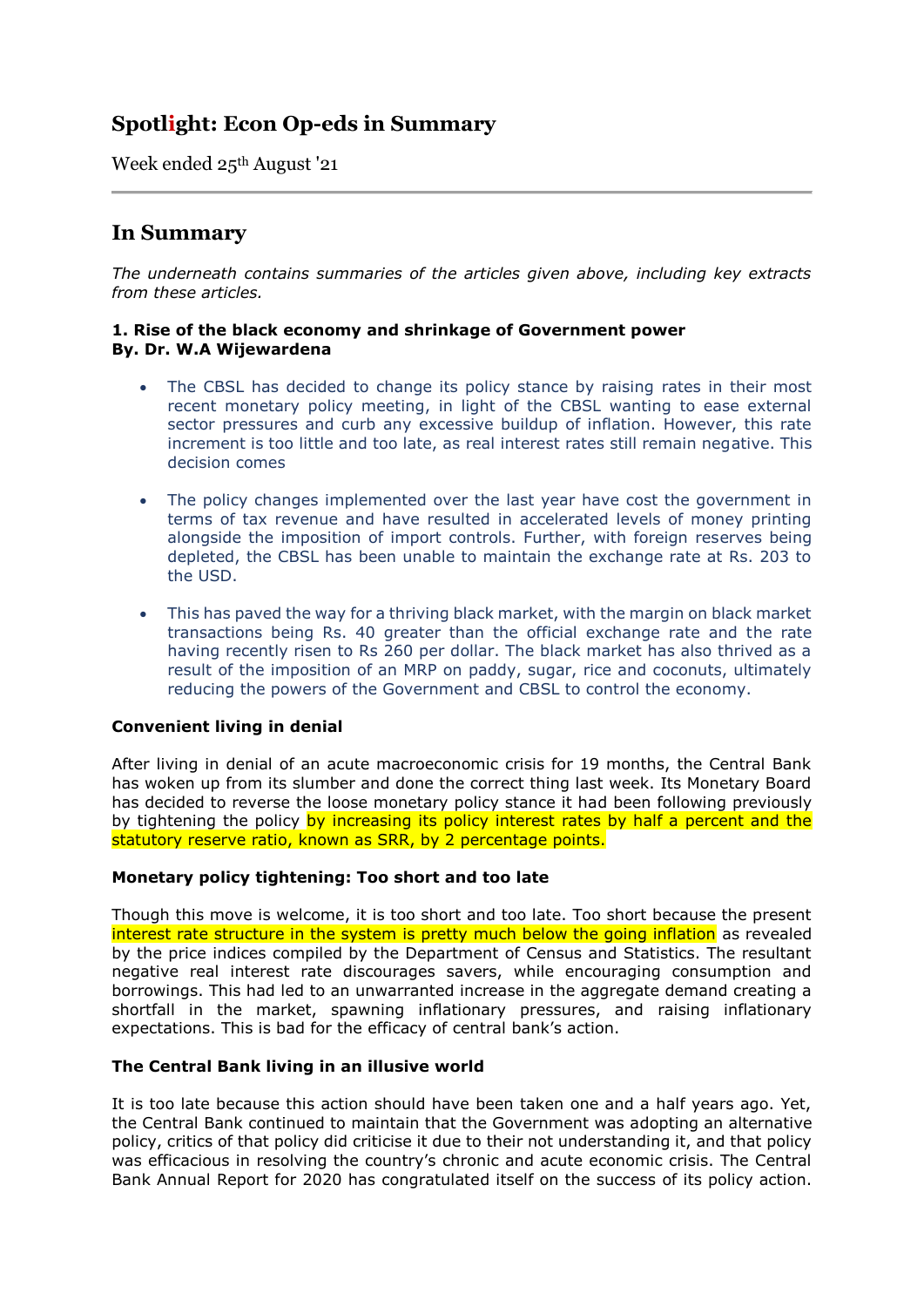This is what it has said in its opening sentence: "The complex challenges encountered by Sri Lankan economy in 2020 were efficaciously addressed through extraordinary policy interventions by the government and the Central Bank."

But three months after the release of this report, the Bank has now taken a 180° turn. Justifying the tightening of the policy, the Bank has said, "These decisions were made with a view to addressing the imbalances on the external sector of the economy and to preempt the buildup of any excessive inflationary pressures over the medium term, amidst improved growth prospects." However, with the outbreak of the fourth wave of the COVID-19 pandemic in July 2021, this optimism of the Central Bank might fade away soon.

## **Are the policy interventions efficacious?**

The efficacious extraordinary policy interventions referred to by the Central Bank in its annual report have been numerous: denting the revenue base of the Government by offering an unsolicited tax package to income taxpayers and VAT payers, accommodating the Government's voracious demand for funds by buying Treasury bills, and allowing commercial banks to lend the Government and state enterprises excessively, clamping import and exchange controls to resolve the foreign exchange crisis instead of seeking IMF support, shunning the international bond market when the yields on Sri Lanka's international sovereign bonds or ISBs have risen to historically high levels, seeking to handle inflation not by monetary policy but by introducing a wide range of price controls on main food items, and announcing ad infinitum that its alternative policy works well.

## **But the reality is different**

But the reality has been different. Due to the tax package, the Government had lost some Rs. 519 billion in 2020 compared to 2019 and a similar loss is expected in 2021 too. To fill the gap, the Government had borrowed from the Central Bank and commercial banks during end-2019 and June 2021 a staggering Rs. 2.8 trillion. This has mainly been responsible for the growth in the money stock by 33% during this period by Rs. 2.5 trillion. Since these borrowings have not been sufficient to meet the increased COVID-19 related expenses, the government is now contemplating to request public servants to sacrifice a half of their salaries.

With the dramatic increase in the yields of Sri Lanka's ISBs, their prices have fallen by about a half. Instead of taking action to resolve this, the Central Bank's efficacious intervention has been to record the outstanding value of ISBs at the discounted market price and thereby show that the Government's external borrowings have declined.

## **Smart data-cooking**

This is smart data-cooking, but it is misleading. While it is prudential for a creditor to record his lending portfolio at the discounted market price, a debtor who has the liability to repay the face value should carry it in his books at the face value. The Central Bank has made two other follies here. While it has reduced the outstanding value of ISBs, it has not made the corresponding counter entry. The double entry accounting principles in national accounts require that if the value of the outstanding debt is reduced in this way by a creditor country, the loss must be charged to the budget and be written off.

In the case of a debtor where creditors have agreed to forego a part of their lending, the corresponding entry should be to write back the gain as revenue of the government. But in the present case, Sri Lanka's creditors have not agreed to reduce the value of debt and therefore the Central Bank has no right to record ISBs at their respective market prices. Its folly in this case is revealed by the fact that when it met the liability on account of the maturing ISBs on 27 July 2021 it paid the full-face value and not the going market price of \$98 per 100-dollar bond.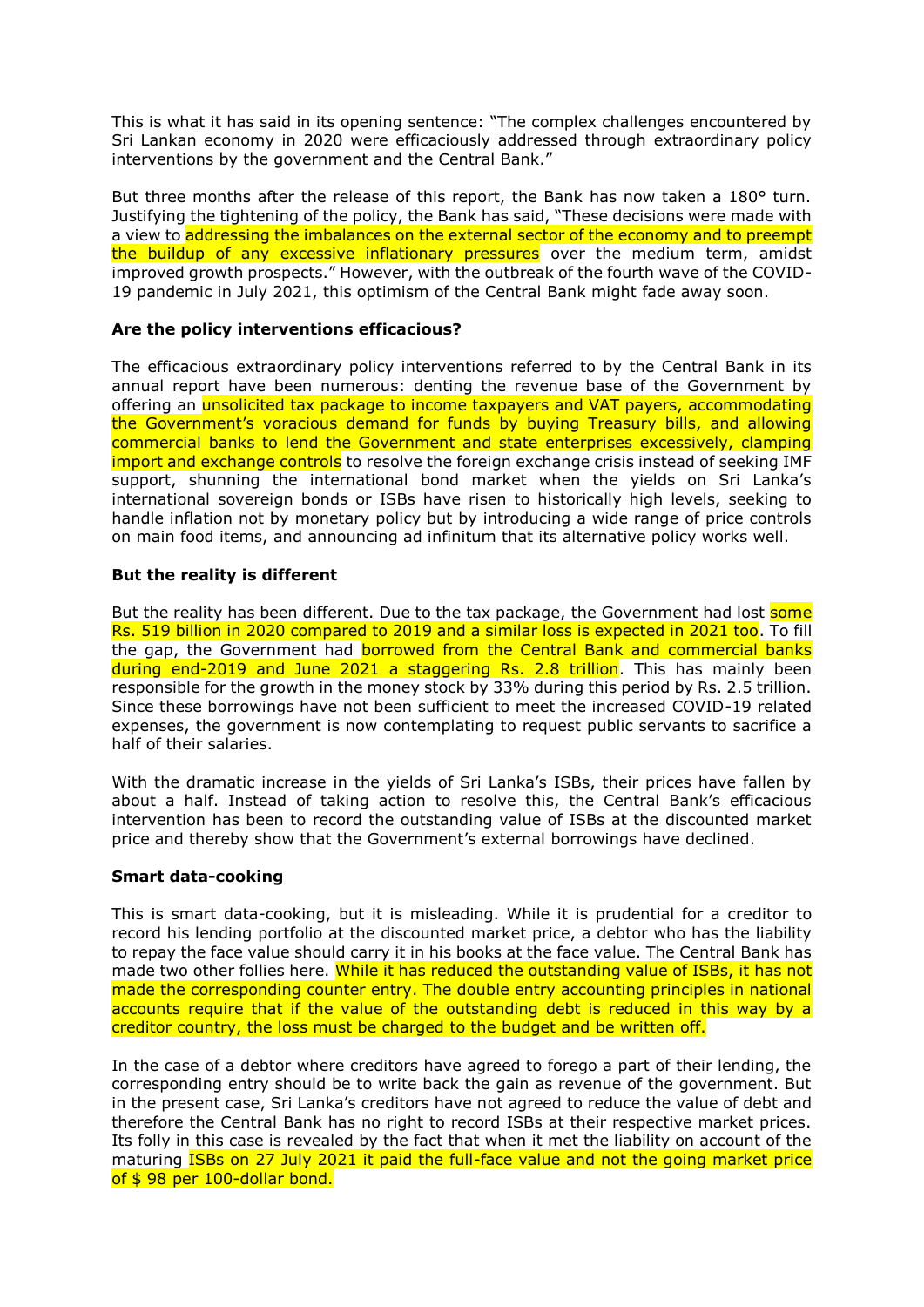The other is the treatment of the ISBs and Sri Lanka Development Bonds or SLDBs held by resident entities. Though the liability is denominated in dollars, the Central Bank has recorded them as Government's domestic borrowings. The underlying assumption is that there is no foreign exchange outflow on account of these liabilities because they are recycled among the residents. This is true if the country's foreign exchange situation is in good shape. But with the current shortage of foreign currency, the Central Bank has failed to recycle them in full.

Hence, there is a net outflow of forex, and that outflow is not denominated in rupees but in dollars. Every dollar outflow is a net sacrifice by the nation. Hence, for the Central Bank, it is an illusive and temporary feel-good factor. The other intervention has been the imposition of Import controls and they have not been efficacious in taming the uncontrollable import bill. That is because their application has been on a limited number of consumer goods. As a result, imports have ballooned to a historic level by 30% during the first half of 2021 leaving the trade deficit intact.

## **Mishap in ancient Rome**

A similar mishap was experienced in ancient Rome that led to the eventual collapse of the mighty Roman empire. While there are many scholars who have documented the Roman mishap, a revealing scholarly work has been the work done by Bruce Bartlett, senior fellow with the Texas based National Centre for Policy Analysis.

Bartlett, writing a paper on How Excessive Government Killed Ancient Rome to the 1994 Fall issue of the Cato Journal, has presented an interesting episode of money printing, inflation and the rise of the black economy that led to the eventual fall of the once mighty Roman Empire.

## **Release of more coins by debasing them**

Roman emperors had been distributing free goods – grain, oil and cotton – to Romans to keep the ordinary folk happy, and thereby preserve their power base. However, when the recipients were more than the producers, the Empire had run into trouble. With lower output, the government's revenue base had contracted. Instead of resolving that issue, they had continued to debase the currency from high silver content to low silver content, a method of releasing more coins with the same amount of silver and extracting more resources from the people. Thus, its main coin Denarius had 95% silver in 64 CE. By 268, it fell to 5%. Today's economists call this 'money printing and imposing an inflation tax on people'.

## **Unsuccessful price controls**

When inflation was rampant, Emperor Diocletian (284-305 CE) introduced a wide range of price controls on almost all the goods and services with penalties as high as death penalty for violators. A contemporary of Diocletian, Lactantius has reported, says Bartlett, that "much blood was shed over small and cheap items and goods disappeared from sale". But inflation was uncontrollable, and the necessity had forced the emperor to repeal his draconian laws, but not before many had sacrificed their lives.

Yet emperors since then had continued with the debasement of the currency or printing more money in today's parlance to fill the empty coffers. But all of them had refused to accept that the inflation was the result of currency debasement or printing of more money in today's context. Instead, like the Sri Lankan political leaders today, they had blamed the greedy merchants for hoarding the goods.

#### **Collapse of the Roman empire**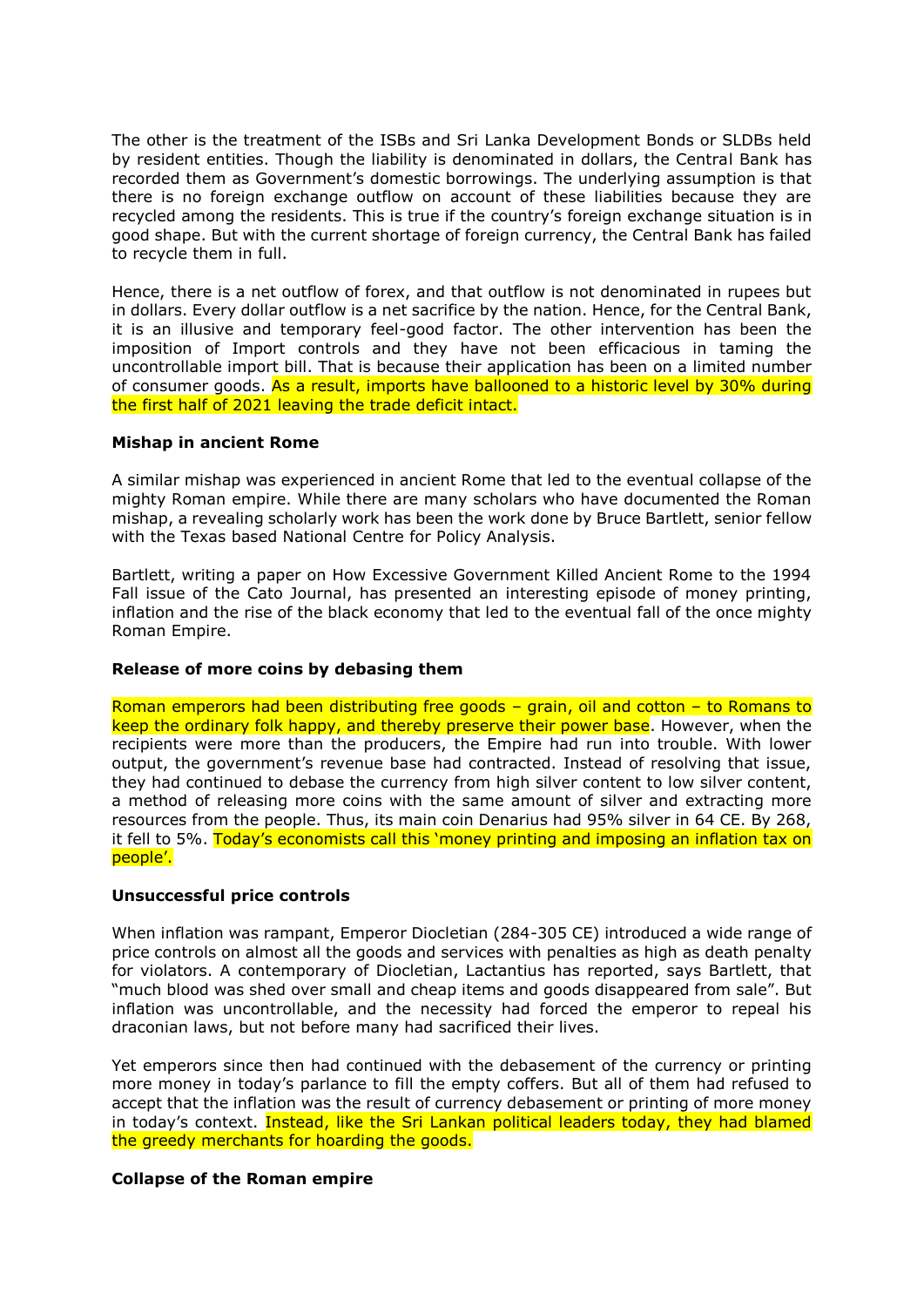Emperor Julian (360-63 CE), to prove this theory, had released grains from the state's reserves to the market. But the result he got was totally different. The rich merchants had bought the entire stock, farmers expecting a price increase had withheld their supply, and a thriving black market at which grains were sold at exorbitant prices had developed. But Julian had continued to insist that his policy worked and blamed the complaints of its failure on the ingratitude of the people. By the 5th century CE, the Roman empire fell because it could not pay even the soldiers with debased currency.

Bartlett has attributed it to economic deterioration resulting from excessive government expenditure coupled with high taxation, resultant inflation due to debasing of currency, and over-regulation of the economy through price controls and severe punishments for violators. Though Bartlett has not said it directly, all these three factors had led to the creation of a thriving black economy shrinking the power of the government.

## **Parallels in Sri Lanka today**

Sri Lanka's present situation is a classic repeat of what happened in Rome some 20 centuries ago. Its Central Bank, having abandoned the accepted monetary theory and flexible inflation targeting, had embraced a new theory called the modern monetary theory or MMT which is now in vogue with irresponsible governments. After expanding the money stock by 33%, leading government figures started claiming that there was no relationship between money and inflation, on one side, and inflation and exchange rate depreciation, on the other.

To prevent the rupee from depreciating against foreign currencies, the Central Bank has kept the exchange rate fixed at Rs. 203 to US dollar. With depleted foreign reserves, the Central Bank is unable to supply dollars to the market to keep this rate fixed. The Central Bank has clamped a partial import and exchange control on selected goods to curtail the import bill. However, the lack of dollars has affected the normal import program too. As a result, a thriving black market has developed for foreign currencies. Normally, the margin in the black market in a normal situation is about 1 to 2 rupees over the official exchange rate. However, in the present case, the margin is as high as Rs. 40, according to reports.

#### **The rise of the black market**

According to the Central Bank data, the average weighted deposit rate of commercial banks has stood at 4.77% by August 2021, while new deposits have been contracted at an average of 4.98%. This is in line with the Bank's low interest rate policy to stimulate investments. However, the national inflation rate is rising at 6%, implying that depositors have been treated to an unfair deal. That unfair deal is the loss of the value of their deposits by about 1% every year due to the negative real interest rates prevailing in the system.

It encourages the public to keep their savings away from formal banking institutions and seek high yields in alternative investments. These alternative investments are speculative in nature promising high quick yields without disclosing the risks involved. They operate in the black economy since some of them are illegal in terms of the law.

### **Foreign exchange crisis**

The present monetary policy tightening has been done by the Central Bank in this background. Though it has reversed its monetary policy, it has not changed its exchange rate policy and the balance of payments policy. But the reality is that the Bank cannot maintain its fixed exchange of Rs. 203 per dollar due to the fast depletion of the foreign reserves. Hence, when there is a shortfall in dollars in the market, the Bank cannot fill the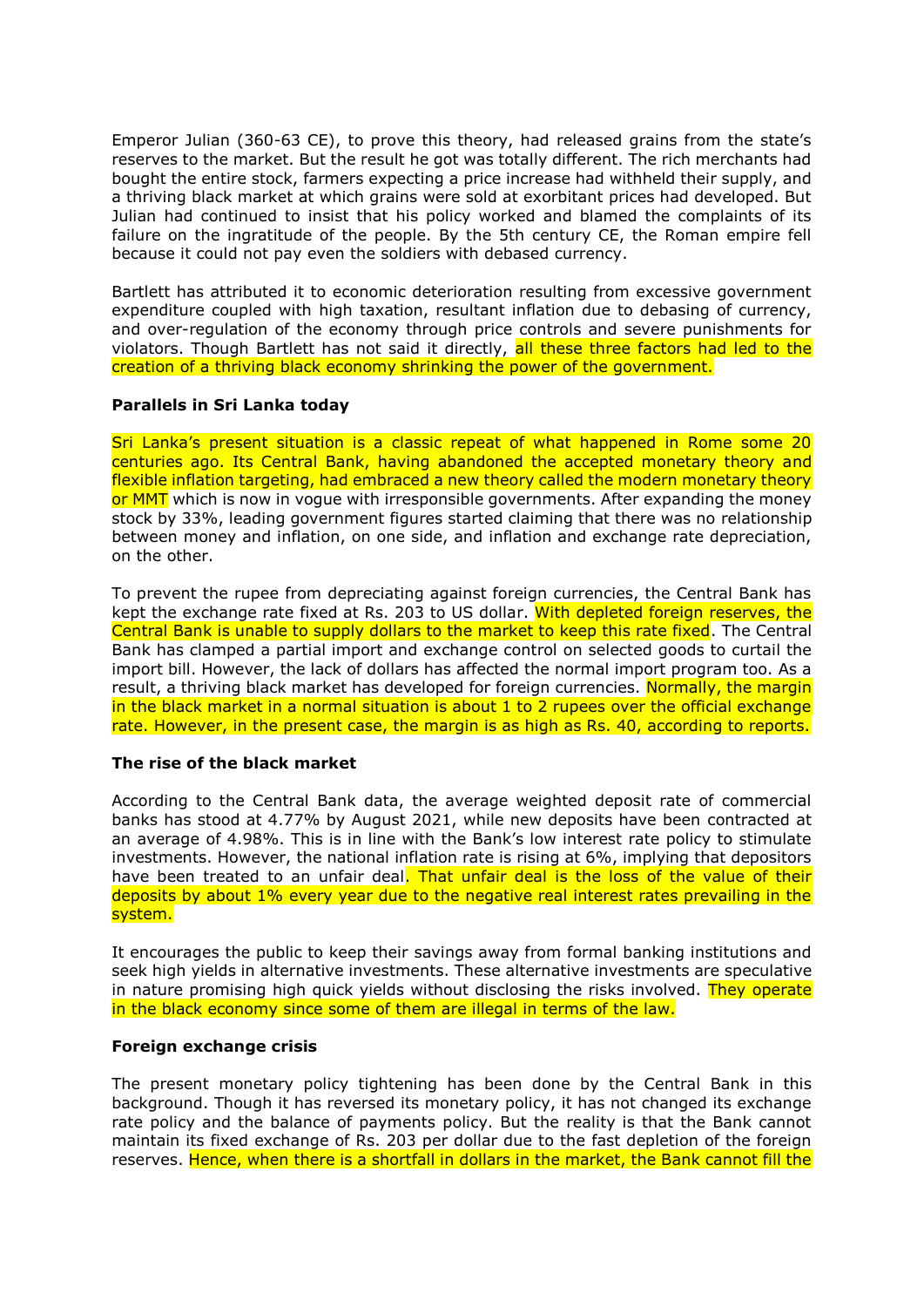shortfall by releasing forex from its reserves. As a result, commercial banks have been unable to meet the customers' demand for dollars.

With no sufficient dollar inflows to the country, customers have been requested to remain in a waiting list. As a result, there is a thriving black market operating outside the formal financial institutions. The rate in this market is rising day by day and last week it was reported that it had risen to Rs. 260 per dollar. This is a significantly high premium for dollars in the black market. At that rate, all those who have dollars, including Sri Lanka's expatriate workers, would turn them to the black market rather than to the formal banking institutions. What this means is that with its fixed exchange rate of Rs. 203 per dollar, the Central Bank has lost its power in the market. A day will come for the Central Bank to follow the black market and set the exchange rate at that level.

## **Black market has shrunk the power of the Government and the Central Bank**

The rise of the black market effectively and efficaciously challenges the power of the Government. This has happened when the Government has introduced maximum retail price for paddy, rice, sugar, and coconuts. Misunderstanding the meaning of a quaranteed price, the Government had asked paddy millers not to buy paddy above the guaranteed price. The result has been the collapse of paddy prices in the market because millers had started buying paddy much below the guaranteed prices. Thus, it is the farmers who have been treated to an unfair deal.

Similarly, rice, sugar, and coconuts are not available in the market at the controlled prices fixed by the Government. These three food items were sold by sellers at the open black market defying the Government's orders. The control price of coconuts was withdrawn by the Government recently since it could not enforce its regulations effectively. The control prices of rice and sugar remain in the regulatory books but sooner or later, the Government will be forced to withdraw them too.

The rise of the black market is looming over the Government ominously. It has effectively and efficaciously shrunk the powers of the Government and the Central Bank. Hence, it is time for both these institutions to trust the market power and follow it. [For the full article](https://www.ft.lk/columns/Rise-of-the-black-economy-and-shrinkage-of-Government-power/4-722038) – Refer Daily FT

#### **2. Tight monetary policy overpowered by Government borrowings from banks By Prof. Sirimevan Colombage**

- Last year the CBSL adopted low interest rates and selective credit concessions, in order to expedite the economic recovery. This along with purchase of Treasury bills and bonds in the primary market by the CBSL and increased credit to government by commercial banks, all directly increased the circulated money supply. Ultimately demand pressure lead to inflation and high imports. CBSLs' attempt to interfere into the rupee depreciation led to increased black market activities in forex dealings.
- Last week the CBSL turned towards monetary tightening measures as it started losing its grip on both exchange rates and interest rates. However, the CBSL continue to deny that money supply has any impact on inflation. According to the CBSL the depreciation of the rupee was due to the limited conversions by exporters and the advancing of imports together with a certain amount of speculative activity.
- Easy monetary policy adopted so far has resulted in negative real interest rates, discouraging both saving and investment. Newly introduced monetary policy restrictions will not be effective unless public sector borrowings are curtailed.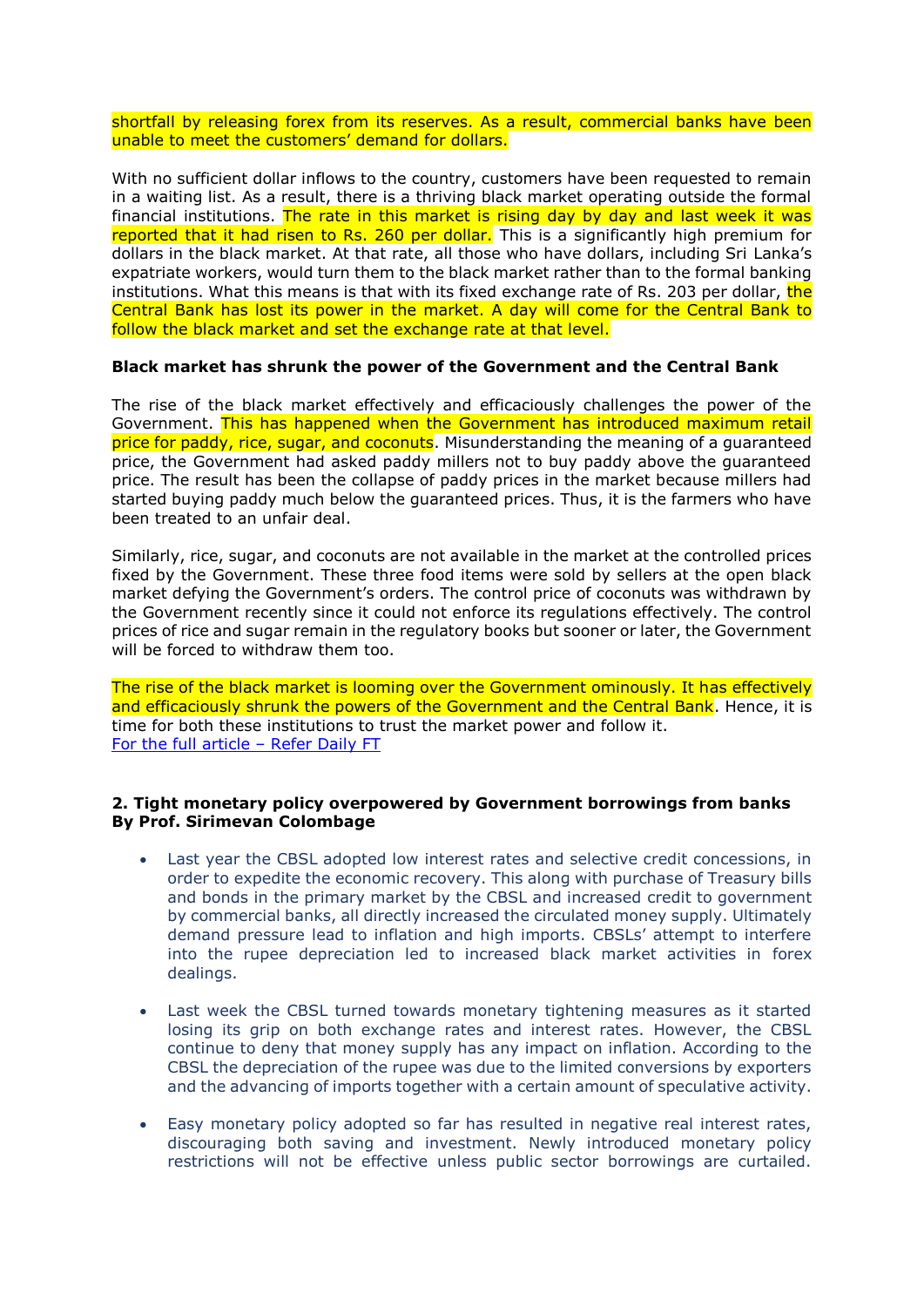Finally, more close coordination between fiscal and monetary policy is needed to resolve the economic situation of the country.

At present, policymakers are facing unprecedented challenges in dealing with the economic setback exacerbated by the COVID-19 pandemic. Since last year, the Central Bank of Sri Lanka (CBSL) has adopted an easy money policy including low interest rates and selective credit concessions with a view to expedite economic revival.

Meanwhile, the CBSL continued to accommodate fiscal shortfalls by purchasing Treasury bills and bonds in the primary market while commercial banks disbursed substantial credit to the Government. These moves led to a rapid increase in the money supply causing demand pressures on inflation and imports.

While maintaining a low interest rate policy, the CBSL is attempting hard to prevent rupee depreciation in the context of the widening trade deficit and heavy debt settlements. It has led to widen the balance of payments deficit and to develop black market activities in forex dealings.

Thus, monetary and fiscal policies have been pro-cyclical in the sense that they contributed to accelerate inflation and to worsen the balance of payments deficit, instead of being anticyclical to ease such macroeconomic imbalances.

## **CBSL losing grip on interest rates and exchange rate**

The CBSL is now losing its grip on both the exchange rate and interest rates amidst market tensions. The yield rates on Treasury bills and bonds are on the rise with substantial undersubscription in recent auctions. In the meantime, commercial banks seem to have ignored the "gentlemen's agreement" initiated by the CBSL to keep the exchange rate at a particular level. The dollar is traded at much higher rates in formal and informal markets.

Lately recognising the adverse implications of its expansionary monetary policy adopted over the last one and a half years, the CBSL has now taken a U-turn by introducing certain mild monetary tightening measures last week. The success of these measures seems doubtful, as the CBSL has not announced any change in its current policy stand towards exchange rate fixing or bank lending to the Government.

## **Monetary policy tightening**

The CBSL, at its Monetary Policy Review meeting held last week, announced that the Monetary Board has decided to increase its Standing Deposit Facility Rate (SDFR) and the Standing Lending Facility Rate (SLFR) by 50 basis points each, to 5% and 6%, respectively. This would also result in the Bank Rate, which is linked to the SLFR with a margin of +300 basis points, automatically adjusting to 9%.

In addition, the Monetary Board decided to increase the Statutory Reserve Ratio (SRR) applicable on all rupee deposit liabilities of licensed commercial banks by 2 percentage points to 4%, with effect from the reserve maintenance period commencing on 1 September 2021. The CBSL has taken these decisions in order to deal with the external payments imbalances and to mitigate any excessive inflationary pressures over the medium term, amidst improved growth prospects. This is the first time that the Central Bank adopted a tight monetary policy stance after a lapse of 18 months (Chart 1).

#### **Demand pressures**

Increased bank lending to the Government has led to raise the money supply and thereby to create demand pressures on inflation and foreign exchange market, as elaborated in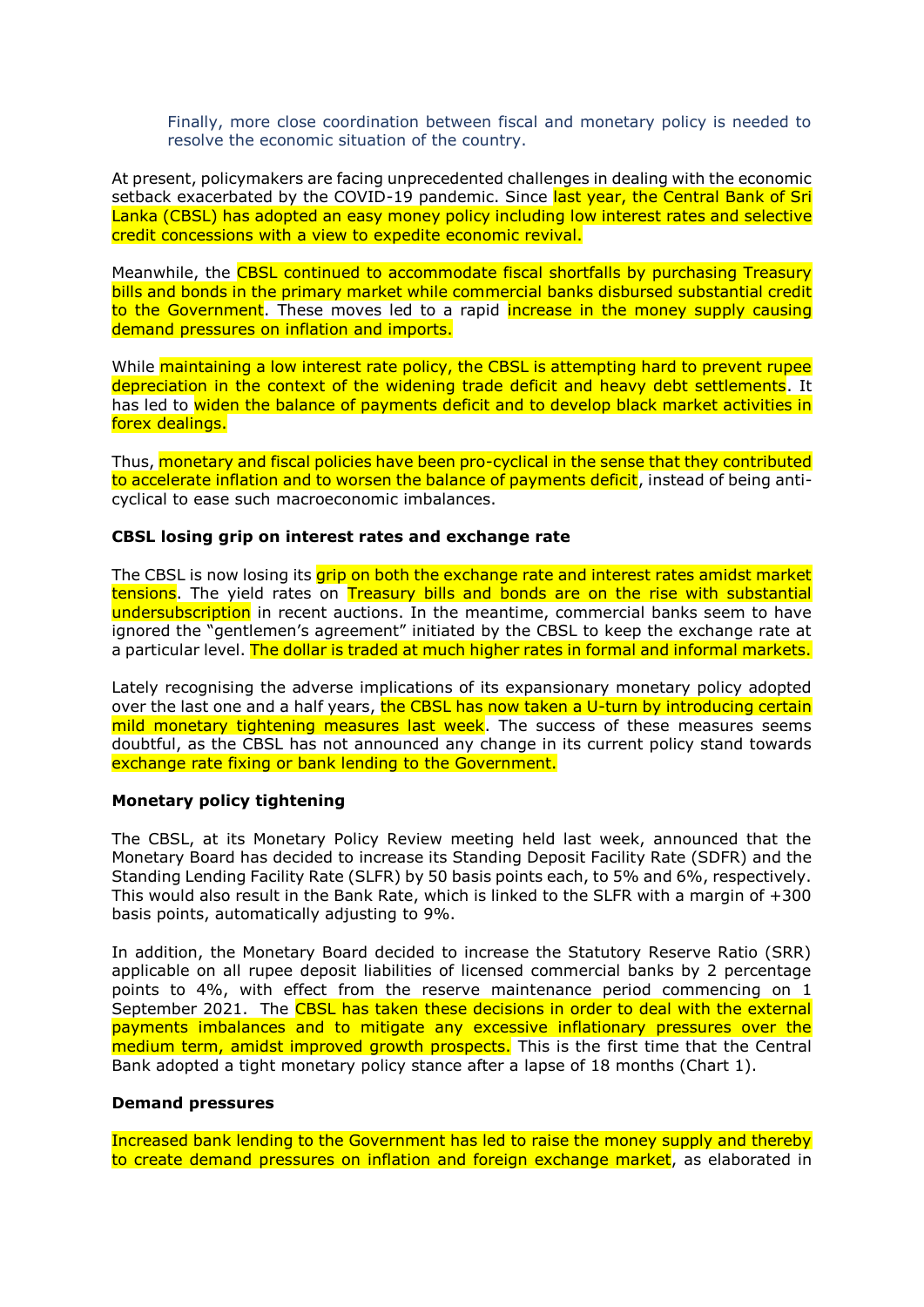my recent article appeared in Daily FT (https://www.ft.lk/opinion/MMT-styled-fiscal-andmonetary-policies-inject-liquidity-into-market--creating-demand-pressures/14-720362).

The monetary expansion has resulted in excess liquidity in the market stimulating the aggregate demand. In the backdrop of supply shortages due to the pandemic, such excess demand was bound to accelerate inflation soon, as I projected in this column last February (https://www.ft.lk/columns/Inflationary-pressures-on-the-horizon/4-712891).

But the CBSL continued to deny that the money supply has any impact on inflation due to low demand during the pandemic. In its Monetary Policy Review of July 2021, CBSL asserted, "Inflation remains moderate, given the subdued aggregate demand conditions, although food inflation has accelerated due to supply-side disruptions. Inflation is expected to remain broadly within the desired 4-6% range during the remainder of 2021."

Deviating from the above position announced just one month ago, the CBSL's most recent Monetary Policy Review issued last week states, "Inflation is projected to hover around the upper bound of the desired 4-6% target range in the near term. The envisaged improvements in aggregate demand conditions and the likely increases in global energy and other commodity prices may generate some inflationary pressures in 2022, requiring preemptive policy measures to ensure the maintenance of inflation in mid-single digit levels over the medium term."

Both the headline inflation and core (underlying) inflation, as reflected in the Colombo Consumer Price Index (CCPI), are on the rise in recent months (Chart 2).

## **Forex market under tension**

The rupee has been under severe stress in recent weeks with the exchange rate depreciating to nearly Rs. 220 per US Dollar in the formal market, despite CBSL keeping its official exchange rate within a stable margin of Rs. 198–202, as elaborated in my article appeared in Daily FT last week (https://www.ft.lk/opinion/Rupee-under-stress-as-tradedeficit-expands/14-721803).

The CBSL felt that limited conversion by exporters and the advancing of imports together with some speculative activity, prompted by anomalies between interest rates on the rupee and foreign currency products in the financial market, exerted undue pressure on the exchange rate in the domestic market. This too motivated the CBSL to raise policy interest rates last week.

#### **Interest rate hike likely to reduce financial repression**

The easy monetary policy adopted thus far has led interest rates on savings to fall below the rate of inflation, which resulted in negative real interest rates. This type of situation is known as "financial repression", as first pointed out by Ronald McKinnon and Edward Shaw in their celebrated contributions in 1973.

Lower real rates of return maintained in a financial repression environment discourage both saving and investment. Sri Lanka's recent experience shows how financial repression can be used to finance the Government's domestic debt by increasingly borrowing from the banking sector at low cost ignoring inflationary consequences. Thus, low interest rates have helped the Government to reduce its debt servicing costs while penalising savers, as discussed in my article appeared in Daily FT (https://www.ft.lk/columns/Low-interestrate-policy-punishes-savers/4-715286).

## **Government borrowings from banks heavy**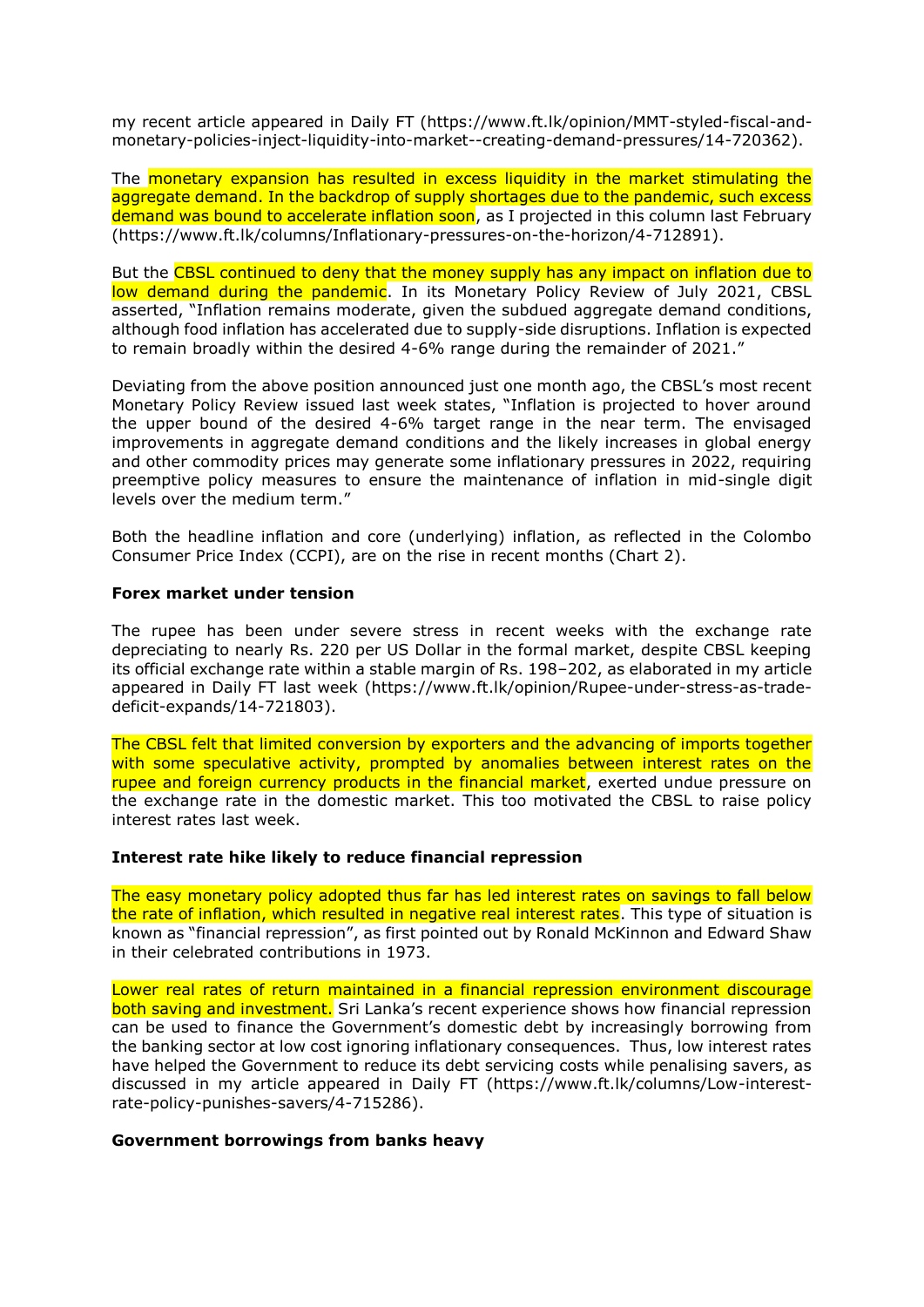It would be rather difficult to restrain the **money supply growth through the recently** introduced contractionary monetary policy measures alone, unless there is substantial reduction in Government borrowings from the banking sector. The Government has been increasingly relying on domestic bank borrowings in recent months due to the limitations of foreign borrowings from global markets reflecting the country's weakening debt sustainability.

The Government securities have become unattractive even in the domestic market owing to low yield rates, and therefore, the CBSL is compelled to buy the unsold Treasury bills and bonds in recent auctions. For example, the Treasury bill auction held a week ago was undersubscribed to the extent of 55% of the total amount offered. Invariably, the CBSL had to buy the rest of the bills resulting in a further increase in its holdings of Government securities.

## **CBSL's credit to Government rising**

The CBSL has disbursed credit to the Government by directly purchasing Treasury bills and bonds from the primary market, which led to currency printing along the lines of the baseless Modern Monetary Theory (MMT). The CBSL's net credit to the Government increased by as much as 112% over the last 12 months, and its holdings of Treasury bills and bonds now stand at Rs. 1,170 billion.

They form a major part of the CBSL's net domestic assets, giving rise to the monetary base or high-powered money, which is the basis of currency issues – commonly known as money printing.

The CBSL's increased lending to the Government in this manner has had a steep positive impact on the monetary base or high-powered money since last year. The monetary base has multiplier effects on the aggregate money supply, as commercial banks can use it as the base for credit creation. The impact on the monetary base, and consequently on the aggregate money supply, was partly offset by a decline in net foreign assets due to the balance of payments difficulties experienced in recent months.

#### **Fiscal-monetary policy coordination crucial**

The CBSL has now turned to adopt a stand-alone tight monetary policy stance while keeping its current policy stand towards accommodation of fiscal needs and exchange rate fixing intact. As explained above, the CBSL has accommodated the Treasury's cash shortfalls by purchasing Government securities. It led to raise the currency printing at a faster pace. The increased high-powered money enabled commercial banks to provide substantial credit to the Government and public corporations causing multiple money creation.

Therefore, unless such public sector borrowings are curtailed, the monetary expansion will continue irrespective of the newly-introduced monetary policy restrictions. This points to the need of close coordination between fiscal and monetary policies.

#### [For the full article](https://www.ft.lk/columns/Tight-monetary-policy-overpowered-by-Government-borrowings-from-banks/4-722117) – Refer Daily FT

*Disclaimer: Information collected/analysed is from sources believed to be reliable or from the Central Bank/Government. Frontier Research Private Limited however does not warrant its completeness or accuracy. The bullet points provided for each summarised opinion article is written by Frontier Research and has no connection to the respective author.*

*Furthermore, the information contained in these reports/emails are confidential and should not be shared publicly. Disclosure, copying and distribution is strictly*